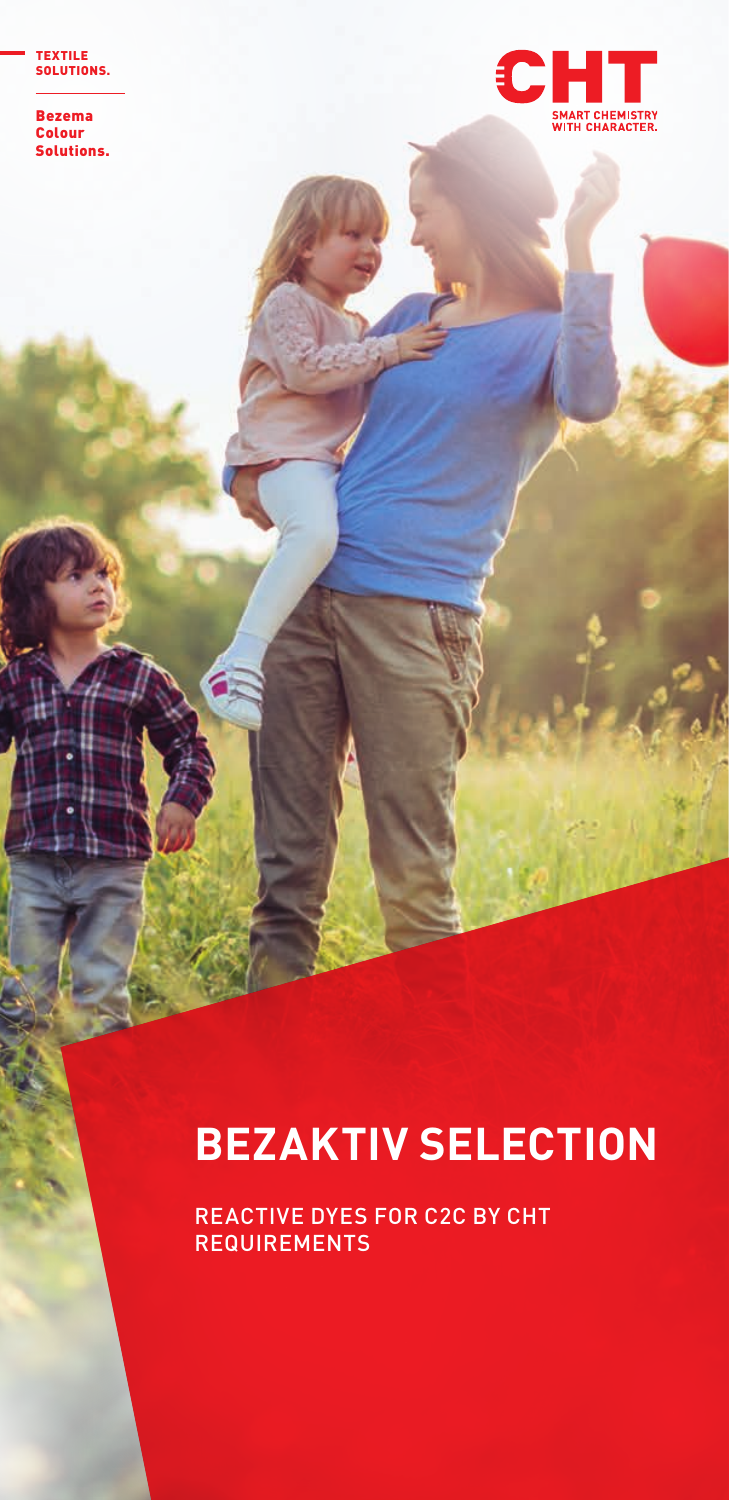# **BEZAKTIV SELECTION BEZAKTIV SELECTION**



### **REACTIVE DYES FOR C2C BY CHT REACTIVE DYES FOR C2C BY CHT REQUIREMENTS REQUIREMENTS** DYESTUFFS DYESTUFFS

This BEZAKTIV dye selection meets not only the material This BEZAKTIV dye selection meets not only the material health requirements of the Cradle to Cradle Certified™ Product Standard at the Platinum level but additionally Product Standard at the Platinum level but additionally covers a wide range of shades. Thus, this range simulta-covers a wide range of shades. Thus, this range simultaneously allows a sustainable and economical dyeing of neously allows a sustainable and economical dyeing of textiles with maximum fastness levels. textiles with maximum fastness levels.



| $0.45\%$ 2.70 %<br>Yellow S-8GN*              | Yellow V-GL 150<br>0.66% 4.00% | Yellow V-GR 133*<br>3.10%<br>$0.52 \%$         | Golden Yellow GO*<br>$0.27\%$ 1.60% | $0.16\%$ 1.00%<br>Orange GO                        | ZERO Orange GO<br>$0.27\%$ 1.60%     |
|-----------------------------------------------|--------------------------------|------------------------------------------------|-------------------------------------|----------------------------------------------------|--------------------------------------|
| 50                                            | 80                             | 100                                            | 100                                 | 100                                                | 100                                  |
| $\overline{4}$<br>$3 - 4$<br>3                | 6<br>5<br>$4 - 5$              | -<br>$\overline{a}$<br>5<br>$4-5$<br>3-4       | -<br>$5 - 6$<br>$4 - 5$<br>$3 - 4$  | 1<br>۵<br>$4 - 5$<br>$rac{4}{3-4}$                 | $4 - 5$<br>$4 - 5$<br>$\overline{4}$ |
| $4 - 5$<br>5<br>$4 - 5$                       | $4-5$<br>$4-5$<br>$4-5$        | $4-5$<br>$4-5$<br>$4-5$                        | $4 - 5$<br>5<br>5                   | $4 - 5$<br>5<br>5                                  | $4 - 5$<br>$\frac{5}{4-5}$           |
| $\sqrt{4}$<br>$4 - 5$<br>$4 - 5$              | $4 - 5$<br>$\sqrt{4}$<br>4     | $\sqrt{4}$<br>$\overline{4}$<br>$\overline{4}$ | 4<br>$\frac{5}{5}$                  | $\overline{4}$<br>$\overline{4}$<br>$\overline{4}$ | $3 - 4$<br>$4 - 5$<br>$4 - 5$        |
| 5<br>$4 - 5$<br>$\overline{5}$                | 5<br>$\frac{5}{5}$             | 5<br>5<br>5                                    | $4 - 5$<br>$\frac{5}{5}$            | 5<br>$\frac{5}{5}$                                 | $4 - 5$<br>$\frac{5}{5}$             |
| $4 - 5$<br>5<br>5                             | 5<br>$\frac{5}{5}$             | 5<br>$\frac{5}{5}$                             | $4 - 5$<br>$\frac{5}{5}$            | $4 - 5$<br>$\frac{5}{5}$                           | $4 - 5$<br>5<br>5                    |
| $4 - 5$<br>5<br>5                             | 5<br>5<br>5                    | 5<br>5<br>5                                    | $4 - 5$<br>5<br>5                   | $4 - 5$<br>5<br>5                                  | $4 - 5$<br>5<br>5                    |
| $3 - 4$                                       | $\overline{c}$                 | $2 - 3$                                        | 1                                   | $3 - 4$                                            | $2 - 3$                              |
| 3                                             | $4 - 5$                        | $\overline{2}$                                 | $1 - 2$                             | $3 - 4$                                            | 3                                    |
| $\begin{array}{c} + \end{array}$<br>$\ddot{}$ | $\ddot{}$<br>$\ddot{}$         | $\ddot{}$<br>$\ddot{}$                         | $\ddot{}$<br>$\ddot{}$              | $^{+}$<br>$\ddot{}$                                | $\ddot{}$<br>$\ddot{}$               |
| $\left( +\right)$<br>$(+)$                    | $\ddot{}$<br>$\ddot{}$         | $\ddot{}$<br>$\ddot{}$                         | $\ddot{}$<br>$\ddot{}$              | $^{+}$<br>$\ddot{}$                                | $\ddot{}$<br>$\ddot{}$               |
| $\qquad \qquad +$                             | $\ddot{}$                      | $\ddot{}$                                      | $\ddot{}$                           | $\qquad \qquad +$                                  | $\ddot{}$                            |







This colour shade card, all This colour shade card, all dyestuff profiles and much dyestuff profiles and much more useful information can more useful information can also be found in our Bezema also be found in our Bezema Colour Solutions dyestuff app Colour Solutions dyestuff app or online: www.cht.com/c2c or online: www.cht.com/c2c

| Solution stability g/l              | 25 °C                          | neutral                          |
|-------------------------------------|--------------------------------|----------------------------------|
| Light                               |                                | 3/1<br>2/1<br>1/1<br>1/6<br>1/25 |
| Washing                             | 60 °C                          | CC<br>CO<br>CV                   |
|                                     | 95 °C                          | CC<br>CO<br>CV                   |
| Water                               |                                | CC<br>CO<br>PA                   |
|                                     | acid                           | CC<br>CO<br>PA                   |
| Perspiration fastness               | alkaline                       | CC<br>CO<br>PA                   |
| Chlorine washing                    |                                | CC                               |
| Chlorine bath water fastness 20 ppm |                                | CC                               |
| Dischargeability                    |                                | 1/1<br>1/25                      |
| Dyeing methods                      | Pad-Batch<br>Pad-Dry-Pad-Steam |                                  |
|                                     | Exhaust                        | 60°C                             |

\* Printing recommendation \* Printing recommendation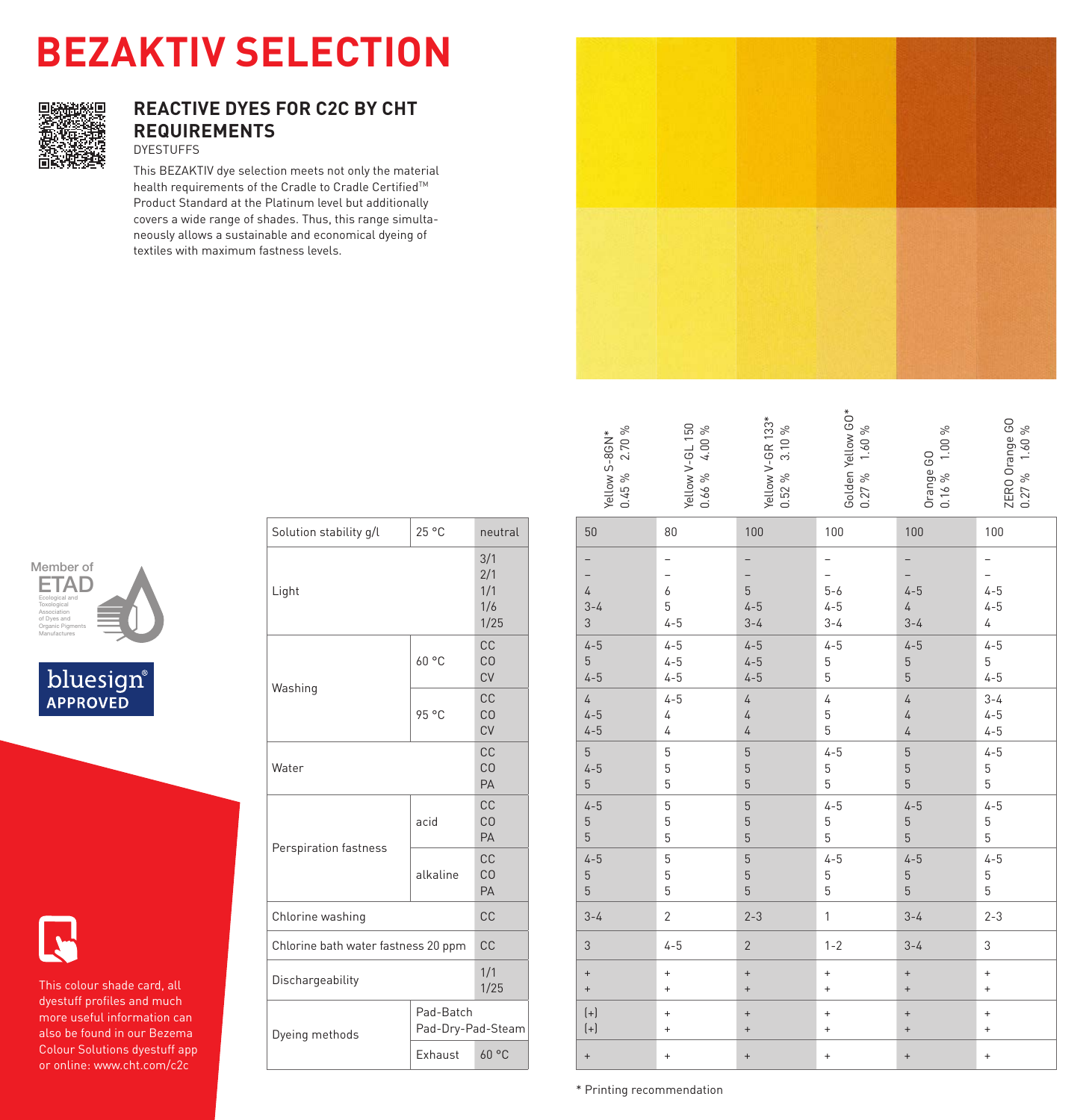# **BEZAKTIV SELECTION**



### **REACTIVE DYES FOR C2C BY CHT REQUIREMENTS** DYESTUFFS

This BEZAKTIV dye selection meets not only the material health requirements of the Cradle to Cradle Certified™ Product Standard at the Platinum level but additionally covers a wide range of shades. Thus, this range simultaneously allows a sustainable and economical dyeing of textiles with maximum fastness levels.



| $0.23\%$ 1.40%<br>Scarlet GO                   | ZERO Scarlet GO<br>0.16 % 1.00 %      | Brilliant Red HP-G*<br>$2.80\,\%$<br>0.47% | COSMOS Red S-C<br>$0.70\,\%$<br>$0.12\%$ | 1.90%<br>Red GO<br>0.32 %               | Red V-F3B*<br>0.58 % 3.50 %    |
|------------------------------------------------|---------------------------------------|--------------------------------------------|------------------------------------------|-----------------------------------------|--------------------------------|
| 100                                            | 80                                    | 100                                        | 100                                      | 100                                     | 100                            |
| -<br>$5 - 6$<br>$4 - 5$<br>$\sqrt{4}$          | -<br>$5 - 6$<br>$4 - 5$<br>4          | -<br>$4 - 5$<br>$\overline{4}$<br>$3 - 4$  | -<br>$4 - 5$<br>$\sqrt{4}$<br>$3 - 4$    | $\overline{4}$<br>$\sqrt{4}$<br>$3 - 4$ | $\overline{4}$<br>$3 - 4$<br>3 |
| $\sqrt{4}$<br>$\overline{5}$<br>5              | $\overline{4}$<br>5<br>5              | $4 - 5$<br>$4 - 5$<br>$4 - 5$              | 5<br>$\overline{4}$<br>$\overline{4}$    | $4 - 5$<br>5<br>$\overline{5}$          | $4 - 5$<br>$4 - 5$<br>5        |
| $3 - 4$<br>$4 - 5$<br>$\overline{5}$           | $3 - 4$<br>$4 - 5$<br>5               | $4 - 5$<br>$\sqrt{4}$<br>$4 - 5$           | $4 - 5$<br>3<br>$3 - 4$                  | $\overline{4}$<br>$\sqrt{4}$<br>$4 - 5$ | $4 - 5$<br>$3 - 4$<br>$3 - 4$  |
| $\sqrt{4}$<br>$\overline{5}$<br>$\overline{5}$ | $\overline{4}$<br>$\overline{5}$<br>5 | $4 - 5$<br>5<br>5                          | $4 - 5$<br>$4 - 5$<br>$4 - 5$            | $4 - 5$<br>5<br>5                       | $\overline{5}$<br>5<br>5       |
| $3 - 4$<br>$\overline{5}$<br>$\sqrt{5}$        | $3 - 4$<br>5<br>5                     | $4 - 5$<br>$\frac{5}{5}$                   | $4 - 5$<br>$\,$ 5 $\,$<br>5              | $4 - 5$<br>5<br>$\overline{5}$          | $\overline{5}$<br>5<br>5       |
| $3 - 4$<br>$\overline{5}$<br>$\overline{5}$    | $3 - 4$<br>5<br>5                     | $4 - 5$<br>5<br>5                          | $4 - 5$<br>$\overline{5}$<br>5           | $4 - 5$<br>5<br>5                       | 5<br>5<br>5                    |
| $\overline{2}$                                 | $\overline{2}$                        | 3                                          | 3                                        | $3 - 4$                                 | $\sqrt{4}$                     |
| $3 - 4$                                        | $3 - 4$                               | $4 - 5$                                    | $4 - 5$                                  | $3 - 4$                                 | $4 - 5$                        |
| $\ddot{}$<br>$\ddot{}$                         | $\ddot{}$<br>$\ddot{}$                | $\ddot{}$                                  | $\ddot{}$<br>$\ddot{}$                   | $^{+}$                                  | $\ddot{}$<br>$\ddot{}$         |
| $\! + \!$<br>$\ddot{}$                         | $\ddot{}$<br>$\ddot{}$                | $\ddot{}$<br>$\ddot{}$                     | $\ddot{}$<br>$\ddot{}$                   | $\qquad \qquad +$<br>$\ddot{}$          | $\ddot{}$<br>$\ddot{}$         |
| $\ddot{}$                                      | $\ddot{}$                             | $\ddot{}$                                  | $\ddot{}$                                | $\qquad \qquad +$                       | $\ddot{}$                      |







This colour shade card, all dyestuff profiles and much more useful information can also be found in our Bezema Colour Solutions dyestuff app or online: www.cht.com/c2c

| Solution stability g/l              | 25 °C                          | neutral                          |
|-------------------------------------|--------------------------------|----------------------------------|
| Light                               |                                | 3/1<br>2/1<br>1/1<br>1/6<br>1/25 |
|                                     | 60°C                           | CC<br>CO<br>CV                   |
| Washing                             | 95 °C                          | CC<br>CO<br>CV                   |
| Water                               |                                | CC<br>CO<br>PA                   |
|                                     | acid                           | CC<br>CO<br>PA                   |
| Perspiration fastness               | alkaline                       | C.C.<br>CO<br>PA                 |
| Chlorine washing                    |                                | CC                               |
| Chlorine bath water fastness 20 ppm |                                | <b>CC</b>                        |
| Dischargeability                    |                                | 1/1<br>1/25                      |
| Dyeing methods                      | Pad-Batch<br>Pad-Dry-Pad-Steam |                                  |
|                                     | Exhaust                        | 60°C                             |

\* Printing recommendation \* Printing recommendation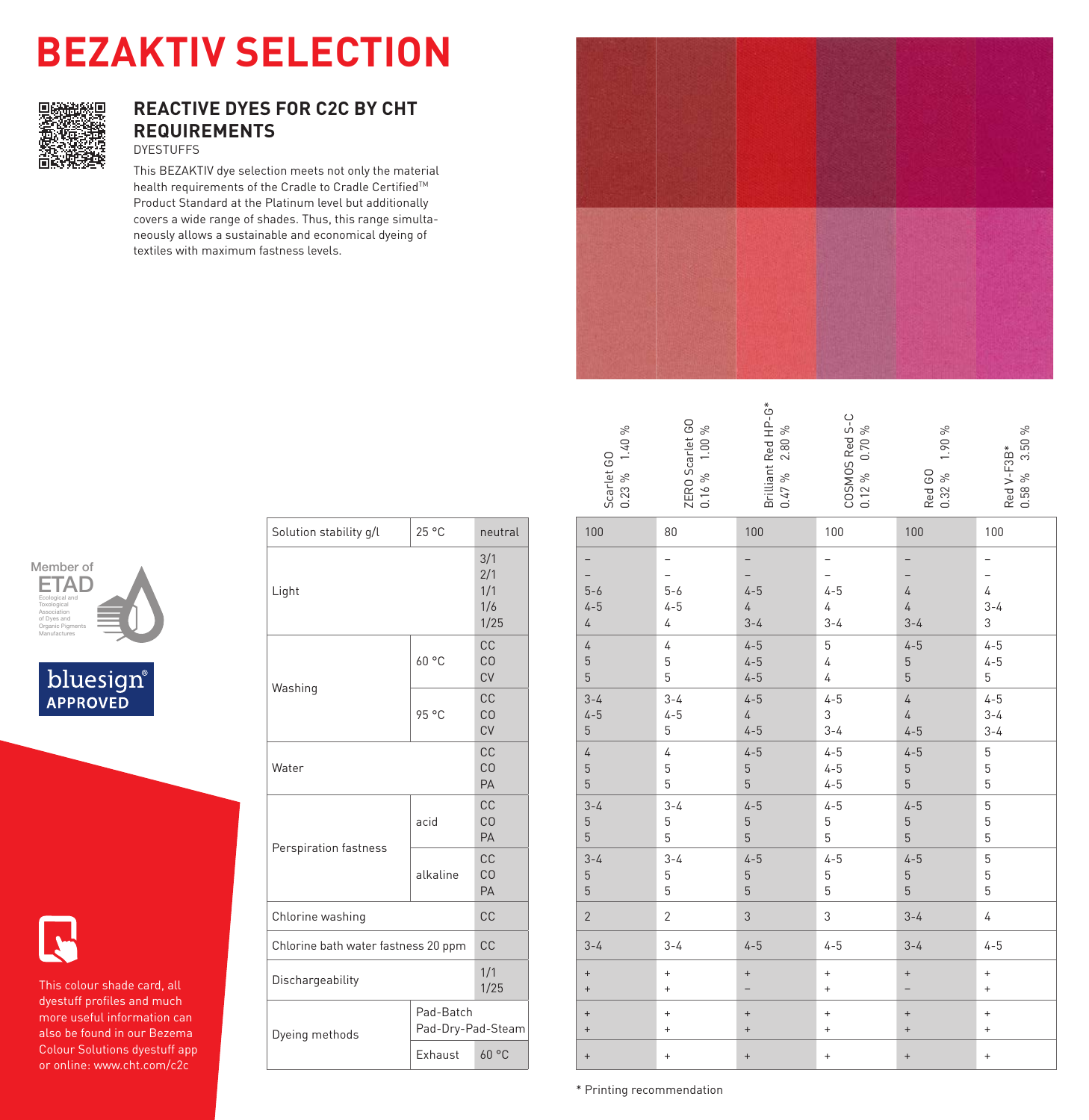# **BEZAKTIV SELECTION**



### **REACTIVE DYES FOR C2C BY CHT REQUIREMENTS** DYESTUFFS

This BEZAKTIV dye selection meets not only the material health requirements of the Cradle to Cradle Certified™ Product Standard at the Platinum level but additionally covers a wide range of shades. Thus, this range simultaneously allows a sustainable and economical dyeing of textiles with maximum fastness levels.



| 3.60%<br>Red HP-BL<br>$0.60 \%$          | Blue S-GN 150*<br>0.43 % 2.60 % | Blue V-RN spec.*<br>0.37 % 2.20 %                  | Green S-4B 150<br>0.37 % 2.20 %  | Brown HP-5R*<br>0.45 % 2.70 %        | $1.20\%$ 2.40%<br>Navy GO*          |
|------------------------------------------|---------------------------------|----------------------------------------------------|----------------------------------|--------------------------------------|-------------------------------------|
| 100                                      | 100                             | 100                                                | 100                              | 80                                   | 100                                 |
| 5<br>5<br>$4 - 5$                        | $5 - 6$<br>$4 - 5$<br>4         | $\boldsymbol{6}$<br>$5 - 6$<br>$\overline{5}$      | $4 - 5$<br>4<br>3                | $5 - 6$<br>$5-6$<br>5                | $4 - 5$<br>$3 - 4$<br>3             |
| $\mathbf 5$<br>$\mathbf 5$<br>5          | $4 - 5$<br>$4 - 5$<br>$4 - 5$   | $\overline{5}$<br>$\overline{5}$<br>$4 - 5$        | $4 - 5$<br>$4 - 5$<br>$4 - 5$    | $4 - 5$<br>$4 - 5$<br>$4 - 5$        | $4 - 5$<br>5<br>5                   |
| $4 - 5$<br>$4 - 5$<br>$4 - 5$            | $4 - 5$<br>4<br>$4 - 5$         | $\overline{5}$<br>$4 - 5$<br>$\sqrt{4}$            | $4 - 5$<br>$4 - 5$<br>$4 - 5$    | $\overline{4}$<br>$3 - 4$<br>$4 - 5$ | $\sqrt{4}$<br>$\sqrt{4}$<br>$4 - 5$ |
| $\overline{5}$<br>$\mathbf 5$<br>5       | 5<br>5<br>$4 - 5$               | $\overline{5}$<br>$\overline{5}$<br>$\overline{5}$ | 5<br>5<br>5                      | 5<br>5<br>$4 - 5$                    | $4 - 5$<br>$4 - 5$<br>$4 - 5$       |
| $4 - 5$<br>$\mathbf 5$<br>$\overline{5}$ | 5<br>5<br>5                     | $\overline{5}$<br>$\overline{5}$<br>5              | 5<br>$4 - 5$<br>5                | 5<br>$4 - 5$<br>$4 - 5$              | $4 - 5$<br>5<br>5                   |
| $4 - 5$<br>$\mathbf 5$<br>$\overline{5}$ | 5<br>5<br>5                     | 5<br>$\overline{5}$<br>$\overline{5}$              | 5<br>4<br>5                      | 5<br>$4 - 5$<br>$4 - 5$              | $4 - 5$<br>5<br>5                   |
| $\mathbf{1}$                             | $\overline{2}$                  | $3 - 4$                                            | $3 - 4$                          | $\overline{4}$                       | $\overline{c}$                      |
| $2 - 3$                                  | $\overline{2}$                  | $\overline{4}$                                     | $3 - 4$                          | $4 - 5$                              | $3 - 4$                             |
| $\left( +\right)$                        | $\left(+\right)$                | -<br>$\ddot{}$                                     |                                  | $\ddot{}$                            | $\ddot{}$<br>$\ddot{}$              |
| $\ddot{}$<br>$\ddot{}$                   | $\ddot{}$<br>$\ddot{}$          | $\ddot{}$<br>$\ddot{}$                             | $\ddot{}$<br>$\ddot{}$           | $\ddot{}$<br>$\ddot{}$               | $\ddot{}$<br>$\ddot{}$              |
| $\ddot{}$                                | $\ddot{}$                       | $\ddot{}$                                          | $\begin{array}{c} + \end{array}$ | $\ddot{}$                            | $\ddot{}$                           |







This colour shade card, all dyestuff profiles and much more useful information can also be found in our Bezema Colour Solutions dyestuff app or online: www.cht.com/c2c

| Solution stability g/l              | 25 °C                          | neutral                          |
|-------------------------------------|--------------------------------|----------------------------------|
| Light                               |                                | 3/1<br>2/1<br>1/1<br>1/6<br>1/25 |
| Washing                             | 60°C                           | CC<br>CO<br>CV                   |
|                                     | 95 °C                          | CC<br>CO<br>CV                   |
| Water                               |                                | CC<br>CO<br>PA                   |
|                                     | acid                           | CC<br>CO<br>PA                   |
| Perspiration fastness               | alkaline                       | C.C.<br>CO<br>PA                 |
| Chlorine washing                    |                                | CC                               |
| Chlorine bath water fastness 20 ppm |                                | CC                               |
| Dischargeability                    |                                | 1/1<br>1/25                      |
| Dyeing methods                      | Pad-Batch<br>Pad-Dry-Pad-Steam |                                  |
|                                     | Exhaust                        | 60°C                             |

\* Printing recommendation \* Printing recommendation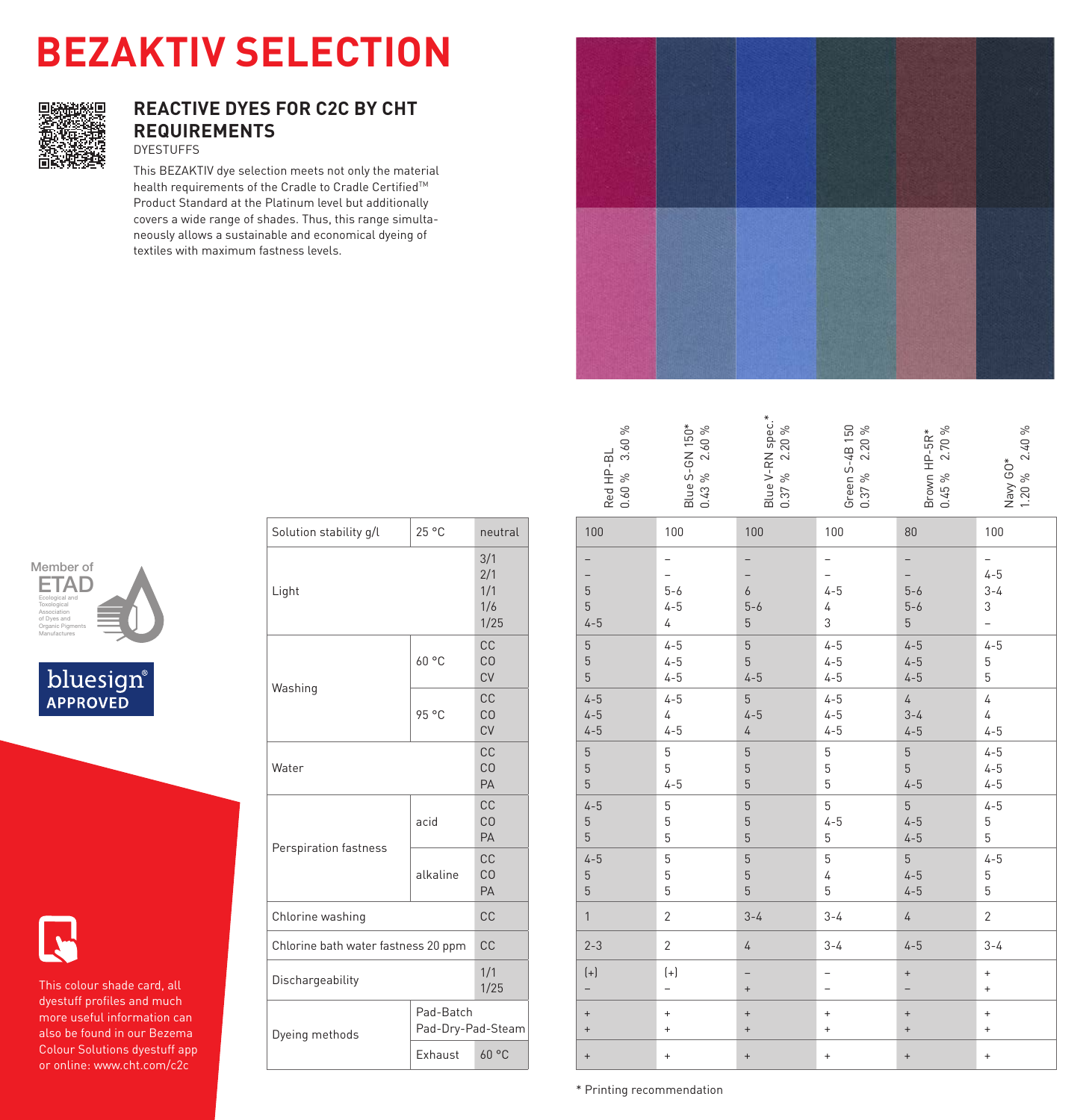# **BEZAKTIV SELECTION**



### **REACTIVE DYES FOR C2C BY CHT REQUIREMENTS** DYESTUFFS

This BEZAKTIV dye selection meets not only the material health requirements of the Cradle to Cradle Certified™ Product Standard at the Platinum level but additionally covers a wide range of shades. Thus, this range simultaneously allows a sustainable and economical dyeing of textiles with maximum fastness levels.



| Member of                        |  |
|----------------------------------|--|
|                                  |  |
| Ecological and<br>Toxological    |  |
| Association<br>of Dyes and       |  |
| Organic Pigments<br>Manufactures |  |
|                                  |  |





This colour shade card, all dyestuff profiles and much more useful information can also be found in our Bezema Colour Solutions dyestuff app or online: www.cht.com/c2c

| Solution stability g/l              | 25 °C                          | neutral                           |
|-------------------------------------|--------------------------------|-----------------------------------|
| Light                               |                                | 3/1<br>2/1<br>1/1<br>1/6<br>1/25  |
| Washing                             | 60 °C                          | CC<br>C <sub>O</sub><br><b>CV</b> |
|                                     | 95 °C                          | CC<br>C <sub>O</sub><br><b>CV</b> |
| Water                               |                                | CC<br>CO<br>PA                    |
|                                     | acid                           | CC<br>CO<br>PA                    |
| Perspiration fastness               | alkaline                       | CC<br>C <sub>O</sub><br>PA        |
| Chlorine washing                    |                                | <b>CC</b>                         |
| Chlorine bath water fastness 20 ppm |                                | <b>CC</b>                         |
| Dischargeability                    |                                | 1/1<br>1/25                       |
| Dyeing methods                      | Pad-Batch<br>Pad-Dry-Pad-Steam |                                   |
|                                     | Exhaust                        | 60 °C                             |

|                    | 100                           | 100                     | 100       |
|--------------------|-------------------------------|-------------------------|-----------|
| Navy S-G<br>1.36 % | ZERO Navy GO<br>1.20 % 2.40 % | ZERO Black GO*<br>1.50% | Black S-W |
| 2.70%              |                               | 4.50 %                  |           |

1.50 % 4.50 %

1.50 % 4.50 %

Golden Yellow GO\*

| 100                              | 100                              | 100                      | 100                              |
|----------------------------------|----------------------------------|--------------------------|----------------------------------|
| $\overline{\phantom{a}}$         | $\overline{\phantom{a}}$         | $5\overline{)}$          | 4                                |
| $\overline{4}$                   | $\sqrt{4}$                       | $\overline{a}$           | $\overline{\phantom{0}}$         |
| $3 - 4$                          | $3 - 4$                          | $3 - 4$                  | $3 - 4$                          |
| $2 - 3$                          | 3                                | $\overline{\phantom{0}}$ | $\overline{\phantom{0}}$         |
| $\overline{\phantom{a}}$         | $\overline{a}$                   | $\overline{\phantom{0}}$ | -                                |
| $4 - 5$                          | $4 - 5$                          | $4 - 5$                  | $4 - 5$                          |
| $5\,$                            | 5                                | $\overline{5}$           | $\overline{5}$                   |
| $5\overline{)}$                  | $\,$ 5 $\,$                      | $5\overline{)}$          | 5                                |
| $4 - 5$                          | $\overline{4}$                   | $4 - 5$                  | $4 - 5$                          |
| $4 - 5$                          | $4 - 5$                          | $4 - 5$                  | $4 - 5$                          |
| $4 - 5$                          | 5                                | $5\phantom{.}$           | $4 - 5$                          |
| $4 - 5$                          | $4 - 5$                          | $\mathbf 5$              | $4 - 5$                          |
| $5\,$                            | 5                                | $\sqrt{5}$               | 5                                |
| $5\phantom{.0}$                  | 5                                | $\overline{5}$           | 5                                |
| $4 - 5$                          | $4 - 5$                          | $\sqrt{5}$               | $\sqrt{5}$                       |
| $\mathbf 5$                      | 5                                | $\overline{5}$           | 5                                |
| $5\,$                            | 5                                | 5                        | $\,$ 5 $\,$                      |
| $4 - 5$                          | $4 - 5$                          | $\overline{5}$           | $\mathbf 5$                      |
| $\mathbf 5$                      | 5                                | $\overline{5}$           | 5                                |
| $\overline{5}$                   | 5                                | $\overline{5}$           | 5                                |
| $2 - 3$                          | 3                                | $3 - 4$                  | $2 - 3$                          |
| $3 - 4$                          | 4                                | $\overline{4}$           | $3 - 4$                          |
| $\qquad \qquad +$                | $\ddot{}$                        | $\qquad \qquad +$        | $\begin{array}{c} + \end{array}$ |
| $\begin{array}{c} + \end{array}$ | $\overline{\phantom{0}}$         | $\ddot{}$                | $\pm$                            |
| $\pm$                            | $\ddot{}$                        | $\qquad \qquad +$        | $\ddot{}$                        |
| $\qquad \qquad +$                | $\ddot{}$                        | $\ddot{}$                | $\bf{+}$                         |
| $\qquad \qquad +$                | $\begin{array}{c} + \end{array}$ | $\qquad \qquad +$        | $\bf{+}$                         |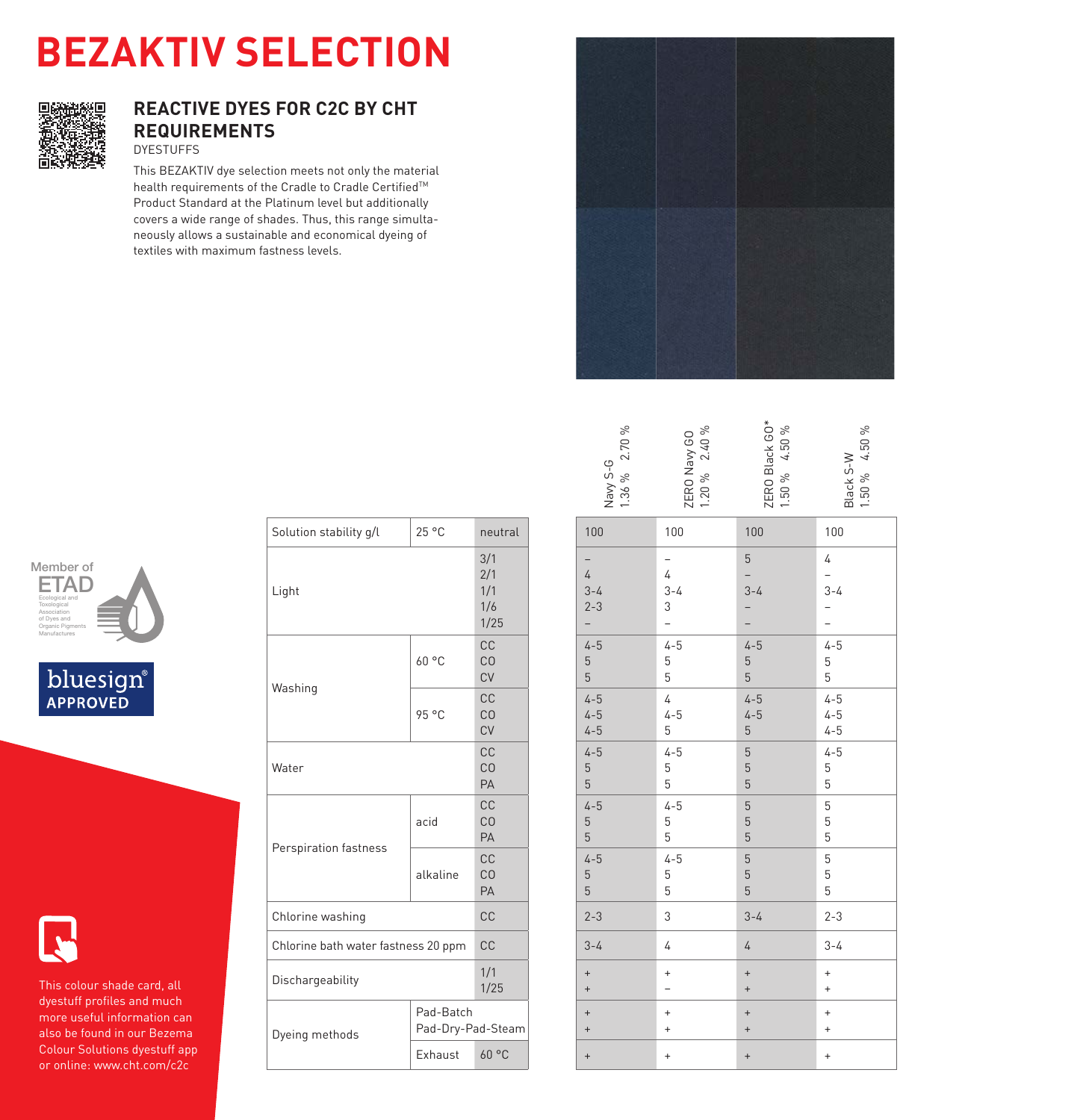### **PROCESS RECOMMENDATION**

#### **Isothermal process**

Universal process for excellent reproducibility and levelness. If a dosage control system is used, the sodium carbonate and lye can be added progressively which leads to a steady increasing fixing curve and therefore the best possible levelness is reached. In addition, premature hydrolysis of the dye is prevented. This means the highest possible colour yield.



|   |               |      | Time in minutes                                                   |
|---|---------------|------|-------------------------------------------------------------------|
|   |               |      |                                                                   |
| A | $1.0 - 2.0$   | q/l  | <b>SARABID MIP</b>                                                |
|   | $10.0 - 90.0$ | q/l  | Glauber's salt or common salt                                     |
| в | $\mathsf{x}$  | $\%$ | BEZAKTIV dye                                                      |
|   | $5.0 - 10.0$  | q/l  | Sodium carbonate                                                  |
| C | $0 - 4.0$     | m!/l | Caustic soda solution 38 °Bé<br>(add progressively within 45 min) |
| D | 0.5           | m!/l | Acetic acid 80 %, pH 7-9 during soaping                           |
| E | $1.0 - 2.0$   | q/l  | MEROPAN DPE                                                       |
|   |               |      |                                                                   |

#### **Cold pad batch process with reduced silicate quantity**

The reduced silicate variant is the standard variant and has a high pad liquor stability in the temperature range of 20–30 °C. The application amount of silicate 38° Bé is generally 50 ml/l. Addition of the dye with the fixing alkali is performed with a mixing pump with a ratio of 4:1. Silicate deposits can occur on the rollers if silicate is used. Furthermore the use of silicate during the soaping process requires an intensive washing process before neutralisation to prevent silicate precipitation.

| Dye solution:<br>X<br>$0 - 100$<br>$1 - 3$ | q/l<br>q/l<br>g/l | BEZAKTIV dye<br>Urea<br>COLORCONTIN VGP |
|--------------------------------------------|-------------------|-----------------------------------------|
| Alkali solution:                           |                   |                                         |
| 50                                         | ml/l              | Silicate 38 °Bé or SI-CONTROL KKV       |
| ٧                                          | ml/l              | Caustic soda solution 32.5 % (38 °Bé)   |

#### Mixing ratio:

The stated quantities g/l of dye, ml/l of silicate and ml/l of caustic soda solution 32.5 % (38 °Bé) are based on the total volume of the padding liquor. Dye and alkali solution are combined with a mixing pump with a normal mixing ratio of 4:1 and form the total padding liquor volume.

Padding liquor temperature:  $20 - 30 °C$ 

Dwelling time:

6–24 hours, up to 40 hours no colour losses or changes in colour occur.

#### Alkali concentration for the reduced silicate process

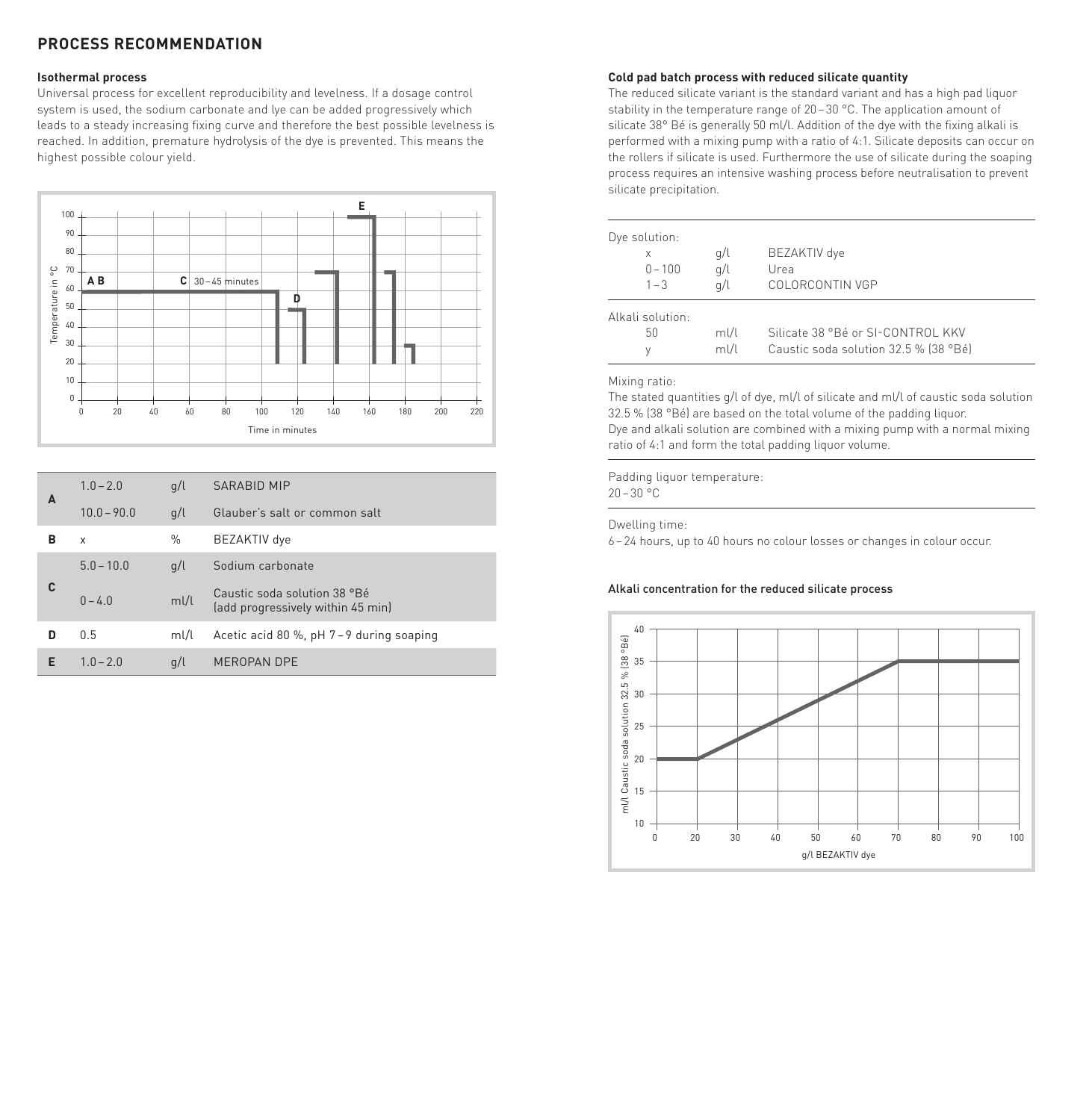#### **DATA ABOUT FASTNESS PROPERTIES**

The fastness properties indicated in this shade card were determined on 1/1 SD standard depth dyeings on bleached cotton. Exceptions are the navy (2/1 SD) and black (3/1 SD) dyes.

- 
- Fastness to laundring at 60 °C<br>Eastness to water
- 
- Fastness to perspiration DIN EN ISO 105-E04
- Fastness to washing with hypochlorite DIN EN ISO 105-C06/D3S
- ▶ Fastness to chlorinated water DIN EN ISO 105-E03 (swimming pool water)

#### Dischargeability:

- + suitable for white discharge
- (+) suitable for coloured discharge
- not dischargeable

The colours illustrated in the shade card were dyed in various standard depths on bleached and mercerised cotton.

| $\blacktriangleright$ All shades | 1/6 and 1/1 SD |
|----------------------------------|----------------|
| ▶ Navv                           | 1/1 and 2/1 SD |
| $\blacktriangleright$ Black      | 1/1 and 3/1 SD |

The data contained in this shade card is given to the best of our knowledge and belief. It does not guarantee specific product properties. All information is subject to change without notice.

The following dyeing auxiliaries for cellulosic are developed according to Cradle to Cradle® principles, and have achieved a Platinum level Material Health Certificate, based on the material health requirements of the Cradle to Cradle Certified™ Product Standard. Additional certified auxiliaries for pretreatment, printing, coating or finishing respectively for other fibers are available on request.

- COLORCONTIN VGP
- **HEPTOL SF4**
- MEROPAN DPE
- ▶ NEUTRACID NVM 200
- SARABID MIP
- SI-CONTROLL KKV

The dyes and auxiliaries within this shade card have a Platinum Material Health Certificate from the Cradle to Cradle Products Innovation Institute with the certification number 4341 (Dyeing by CHT – Dyes) and 4352 (Dyeing by CHT – Auxiliaries).

Cradle to Cradle® is a registered trademark of McDonough Braungart Design Chemistry, LLC (MBDC). Cradle to Cradle Certified™ is a registered trademark of the Cradle to Cradle Products Innovation Institute.



Eastness to light **DIN EN ISO 105-B02**<br>Eastness to laundring at 60 °C **DIN EN ISO 105-C06/C2S DIN EN ISO 105-E01**